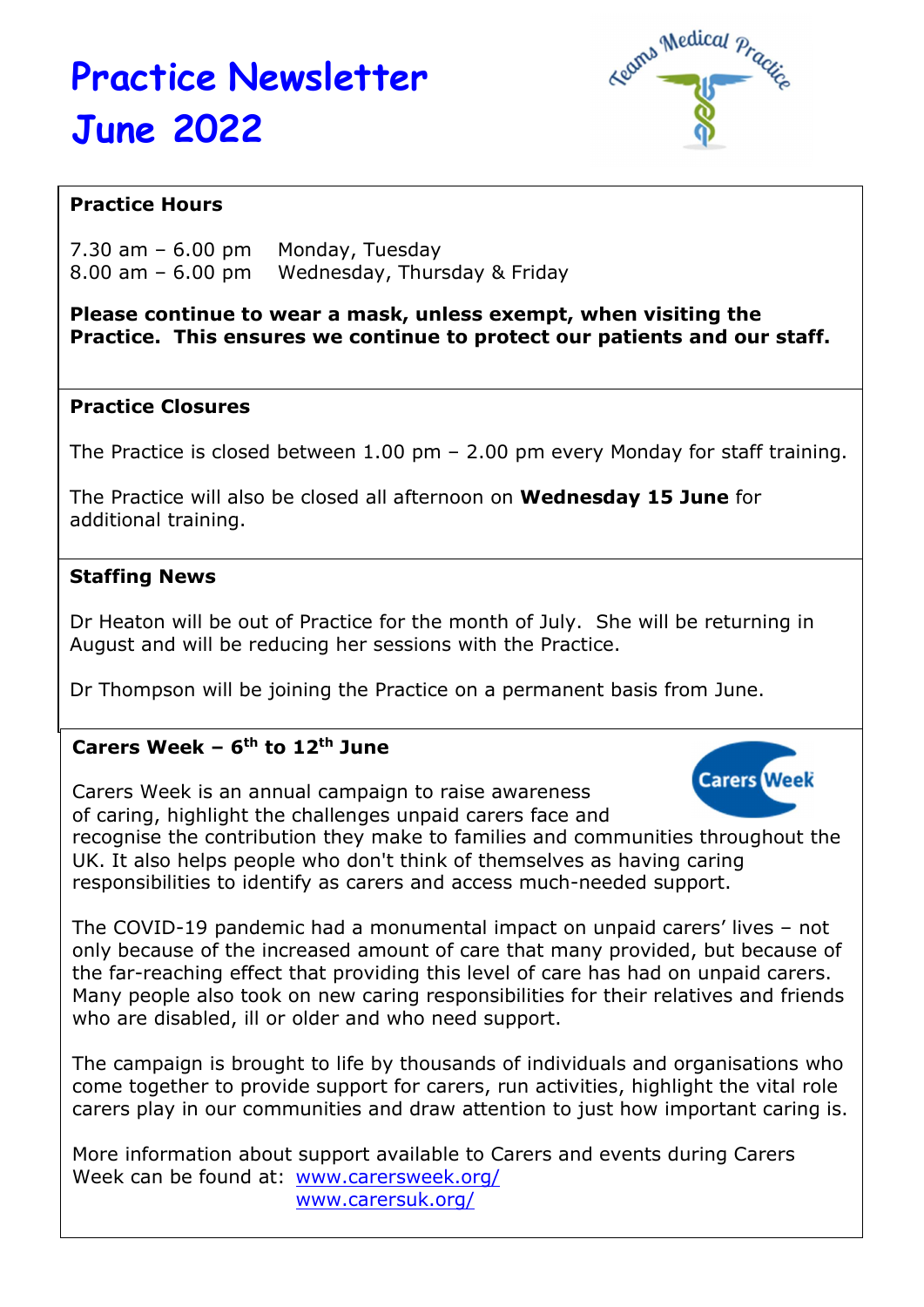### New Parent and Carer Support Line

North East Counselling Services (NECS) knows that sometimes parents and carers may be concerned about the emotional wellbeing of their children. Since our launch in



2006, we've experienced a steady increase in children accessing, and benefiting from, counselling. This has been even more so over the last 2 years as we move through the impacts of the COVID-19 pandemic.

It's hard for a parent or carer to see their child struggling. Sometimes, it's difficult to know what to say or do, or where to get support from if it's needed. Because of this we've developed a confidential parent and carer support line to provide a listening ear for those who feel they would like some help and guidance.

If you feel you'd like to speak to one of our qualified counsellors, call us on 0333 358 3040 from 1st April 2022.

We're taking calls from Monday to Friday between 10am – 2pm.

You're also welcome to leave a message outside of these hours to request a call-back during our opening times.

It's important to note this service is not a crisis line. If you are in crisis, call 111 or 999.

## Cervical Screening Awareness Week 2022 - 21st to 26th June

During Cervical Screening Awareness Week 2022 is about raising awareness of cervical screening (smear tests).

Cervical screening is a free health test available on the NHS as part of the national cervical screening programme. It helps prevent cervical cancer by checking for a virus called high-risk HPV and cervical cell changes. Cervical screening is not a test for cancer, it's a test to help prevent cancer.

At a cervical screening (smear test) appointment, a nurse takes a sample of cells from the cervix using a small, soft brush. The test only takes a few minutes. The nurse will explain what will happen during the test and answer any questions.

More information regarding screening and screening awareness week can be found at:

https://www.nhs.uk/conditions/cervical-screening/

Cervical Screening Awareness Week | Jo's Cervical Cancer Trust (jostrust.org.uk)

Contact the Practice to arrange an appointment.